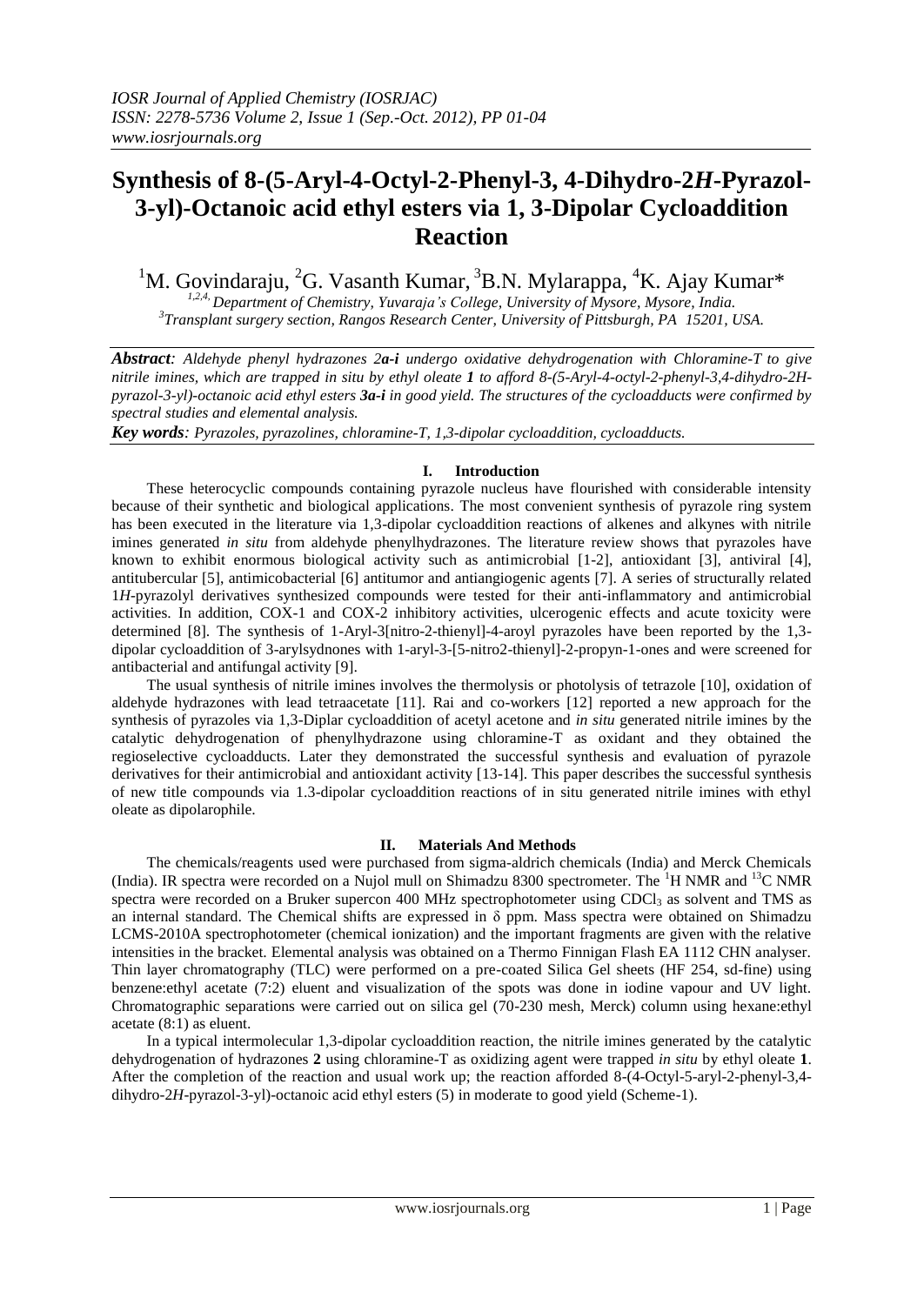

#### **III. Results And Discussion**

The general synthetic pathway employed is depicted in the scheme-1. The structures of the cycloadducts were provided by IR,  $H NMR$ ,  $^{13}C NMR$ , MS studies and elemental analysis. For instance in IR Spectra, the peak expected due to =N-NH- group in the region 3300-3150 cm<sup>-1</sup> of the starting material hydrazone was found absent and all shows peaks in the region  $3300-3150$  cm<sup>-1</sup> due to  $=N-N$ - stretching. Further, they showed ester carbonyl stretching at 1710-1730 cm<sup>-1</sup>. In <sup>1</sup>H NMR spectra, the signals due to  $C_3$ -H appears as doublet of doublet in the region  $\delta$  3.9-4.2 ppm and the signals due to C<sub>4</sub>-H appears as doublet of doublet in the region  $\delta$ 5.1-5.4 ppm. The coupling constant (*J*) values calculated for  $C_3$ -H and  $C_4$ -H were found in range 7.0-9.6  $H_z$ , these values suggests that both  $C_3$ -H and  $C_4$ -H are cis orientation and the cycloaddition took place in cis fashion. Apart from these all showed the signals due to aromatic and substituent protons in the expected region, which favors the formation of cycloadducts.

In <sup>13</sup>C NMR spectra, the signals due to C<sub>3</sub>-carbon appear in the region  $\delta$  51.0-54.0 ppm. the signals due to  $C_4$ -carbon appear in the region  $\delta$  42.0-44.0 ppm. And the signals due to  $C_5$ -carbon appear in the region  $\delta$  42.0-44.0 ppm. All showed the signals due to aromatic carbons and substituent carbons in the expected region. All the cycloadducts gave significantly stable molecular ion peaks with a relative abundance ranging from 20-56% and base peak at m/e  $311(M\text{-substituted phenyl nitrile},$  benzyne and  $CH<sub>2</sub>$ ). Further, all showed satisfactorily elemental analysis with a deviation of  $\pm$  0.02% from the theoretically calculated values. These observations strongly favor the formation of the cycloadducts 3a-i.

#### **IV. Experimental**

**General procedure for the synthesis of 8-(5-Aryl-4-octyl-2-phenyl-3,4-dihydro-2***H***-pyrazol-3-yl) octanoic acid ethyl esters (3)**: A mixture of aldehyde phenylhydrazone **2** (5 mmol), ethyl oleate **1** (5 mmol) and chloramine-T trihydrate (5.5 mmol) was refluxed on a water bath for 3-4 hours. The progress of the reaction was monitored by TLC. After completion of the reaction, the salts formed were filtered off; the solvent was evaporated in vacuum. The residual mass was extracted into ether (1 x 25 mL), washed successively with water (3 x 20 mL), 5% sodium hydroxide (2 x 10 mL), brine solution (1 x 15 mL) and dried over anhydrous sodium sulphate. Evaporation of the solvent afforded crude oily substance **3**, which was purified by column chromatography using benzene: ethyl acetate (6:1) as eluent. The same procedure was used in all cases.

**4.1 Synthesis of** *8-(4-Octyl-2,5-diphenyl-3,4-dihydro-2H-pyrazol-3-yl)-octanoic acid ethyl ester* **(3a)**: Obtained from benzaldehyde phenylhydrazone **2a** (5 mmol), ethyl oleate **1** (5 mmol) and chloramine-T trihydrate (5.5 mmol) as an oil 62 % yield. <sup>1</sup>H NMR CDCl<sub>3</sub>:  $\delta$  0.97 (t, 3H, CH<sub>3</sub>), 1.26 (s, 18H, CH<sub>2</sub>), 1.30 (t, 3H, CH3), 1.32 (s, 2H, CH2), 1.34 (s, 2H, CH2), 1.48 (s, 2H, CH2), 1.62 (s, 2H, CH2), 2.26 (s, 2H, CH2), 3.96 (dd, 1H, C<sub>3</sub>-H, J=8.6 Hz), 4.12 (s, 2H, CH<sub>2</sub>), 5.32 (dd, 1H, C<sub>4</sub>-H, J=8.2 Hz), 6.42 (s, 2H, C<sub>6</sub>H<sub>5</sub>-H), 6.56 (s, 1H,  $C_6H_5-H$ ), 7.02 (s, 2H,  $C_6H_5-H$ ), 7.32 (s, 3H, Ar-H), 7.62 (s, 2H, Ar-H). <sup>13</sup>C NMR CDCl<sub>3</sub>: δ 13.6 (1C, CH<sub>3</sub>), 14.0 (1C, CH<sub>3</sub>), 23.2 (1C, CH<sub>2</sub>), 23.8 (1C, CH<sub>2</sub>), 25.2 (1C, CH<sub>2</sub>), 25.6 (1C, CH<sub>2</sub>), 28.2 (1C, CH<sub>2</sub>), 30.0 (3C, CH<sub>2</sub>), 30.4 (3C, CH2), 32.4 (1C, CH2), 33.8 (1C, CH2), 34.4 (1C, CH2), 43.3 (1C, C4), 52.8 (1C, C3), 59.4 (1C, OCH2), 113.4 (2C, C<sub>6</sub>H<sub>5</sub>-<u>C</u>), 116.8 (1C, C<sub>6</sub>H<sub>5</sub>-C), 128.2 (2C, Ar-C), 128.8 (2C, Ar-C), 129.3 (2C, C<sub>6</sub>H<sub>5</sub>-C), 130.6 (1C, Ar-C), 131.8 (1C, Ar-C), 143.5 (1C, C<sub>6</sub>H<sub>5</sub>-C), 155.8 (1C, C<sub>5</sub>), 172.2 (1C, C=O). MS (relative abundance) m/z: 505(MH<sup>+</sup>, 24), 311 (100), 297 (34), 265 (52), 248 (22). Anal. Calcd. for C<sub>33</sub>H<sub>48</sub>N<sub>2</sub>O<sub>2</sub>; C, 78.53; H, 9.59; N, 5.55%; Found: C, 78.50; H, 9.52; N, 5.48%.

**4.2 Synthesis of** *8-[5-(4-Methoxyphenyl)-4-octyl-2-phenyl-3,4-dihydro-2H-pyrazol-3-yl]-octanoic acid ethyl ester* **(3b)**: Obtained from 4-Methoxybenzaldehyde phenylhydrazone **2b** (5 mmol), ethyl oleate **1** (5 mmol) and chloramine-T trihydrate (5.5 mmol) in ethyl alcohol (20 mL) as thick oil in 51 % yield. <sup>1</sup>H NMR CDCl<sub>3</sub>: δ 0.95 (t, 3H, CH3), 1.24 (s, 18H, CH2), 1.32 (t, 3H, CH3), 1.34 (s, 2H, CH2), 1.36 (s, 2H, CH2), 1.46 (s, 2H, CH2), 1.60 (s, 2H, CH2), 2.28 (s, 2H, CH2), 3.76 (s, 3H, OCH3), 4.00 (dd, 1H, C3-H, *J=8.6 Hz*), 4.10 (s, 2H, CH2), 5.26 (dd, 1H, C<sub>4</sub>-H, J=8.2 Hz), 6.44 (s, 2H, C<sub>6</sub>H<sub>5</sub>-H), 6.59 (s, 1H, C<sub>6</sub>H<sub>5</sub>-H), 6.90 (s, 2H, Ar-H), 7.06 (s, 2H, C<sub>6</sub>H<sub>5</sub>-H), 7.52 (s, 2H, Ar-H). <sup>13</sup>C NMR CDCl<sub>3</sub>: δ 13.8 (1C, <u>C</u>H<sub>3</sub>), 14.1 (1C, <u>C</u>H<sub>3</sub>), 23.6 (1C, <u>C</u>H<sub>2</sub>), 23.9 (1C, <u>C</u>H<sub>2</sub>), 25.1 (1C, CH<sub>2</sub>), 25.7 (1C, CH<sub>2</sub>), 28.0 (1C, CH<sub>2</sub>), 30.2 (3C, CH<sub>2</sub>), 30.6 (3C, CH<sub>2</sub>), 32.2 (1C, CH<sub>2</sub>), 33.9 (1C, CH<sub>2</sub>),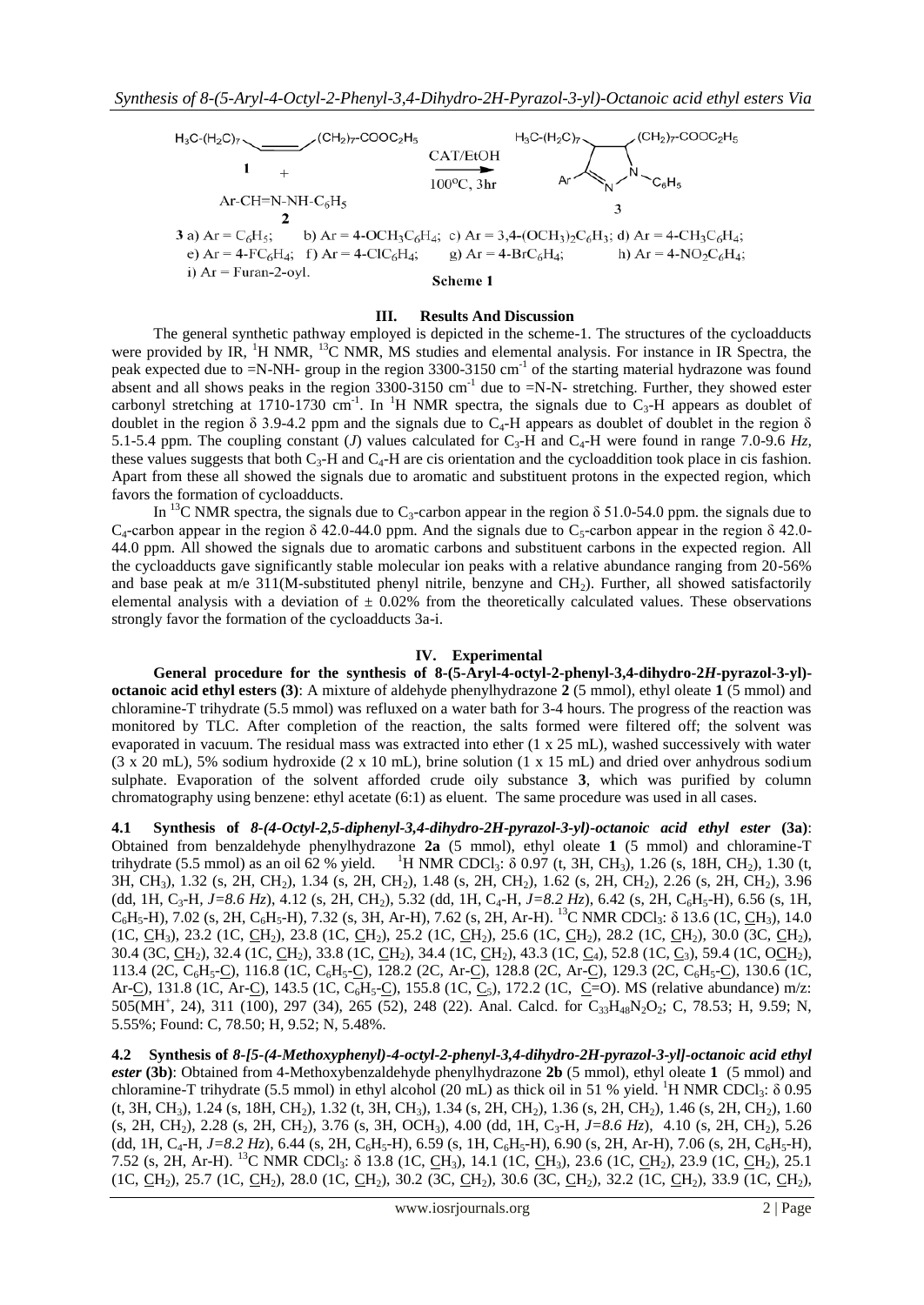34.6 (1C, CH<sub>2</sub>), 43.8 (1C, C<sub>4</sub>), 52.8 (1C, C<sub>3</sub>), 56.1 (1C, OCH<sub>3</sub>), 59.5 (1C, OCH<sub>2</sub>), 113.2 (2C, C<sub>6</sub>H<sub>5</sub>-C), 114.6 (2C, Ar-C), 116.6 (1C, C<sub>6</sub>H<sub>5</sub>-C), 123.7 (1C, Ar-C), 129.4 (2C, C<sub>6</sub>H<sub>5</sub>-C), 130.2 (2C, Ar-C), 143.4 (1C, C<sub>6</sub>H<sub>5</sub>-C), 155.4 (1C, C<sub>5</sub>), 164.3 (1C, Ar-C<sub>1</sub>), 172.8 (1C, C=O). MS (relative abundance) m/z: 535(MH<sup>+</sup>, 20), 311 (100), 297 (28), 265 (46), 248 (18). Anal. Calcd. For C<sub>34</sub>H<sub>50</sub>N<sub>2</sub>O<sub>3</sub>; C, 76.36; H, 9.42; N, 5.24%; Found: C, 76.53; H, 9.39; N, 5.15%.

**4.3 Synthesis of** *8-[5-(3,4-Dimethoxyphenyl)-4-octyl-2-phenyl-3,4-dihydro-2H-pyrazol-3-yl]-octanoic acid ethyl ester* **(3c)**: Obtained from 3,4-Dimethoxybenzaldehyde phenylhydrazone **32c** ( 5 mmol), ethyl oleate **1** (5 mmol) and chloramine-T trihydrate (5.5 mmol) in ethyl alcohol (20 mL) as brown oil in 55 % yield. <sup>1</sup>H NMR CDCl<sub>3</sub>: δ 0.94 (t, 3H, CH<sub>3</sub>), 1.20 (s, 18H, CH<sub>2</sub>), 1.28 (t, 3H, CH<sub>3</sub>), 1.32 (s, 2H, CH<sub>2</sub>), 1.35 (s, 2H, CH<sub>2</sub>), 1.44 (s, 2H, CH<sub>2</sub>), 1.58 (s, 2H, CH<sub>2</sub>), 2.26 (s, 2H, CH<sub>2</sub>), 3.74 (s, 6H, OCH<sub>3</sub>), 4.14 (s, 2H, CH<sub>2</sub>), 4.20 (dd, 1H, C<sub>3</sub>-H, *J*=8.6 Hz), 5.30 (dd, 1H, C<sub>4</sub>-H, *J*=8.2 Hz), 6.48 (s, 2H, C<sub>6</sub>H<sub>5</sub>-H), 6.66 (s, 1H, C<sub>6</sub>H<sub>5</sub>-H), 7.08 (s, 2H, C<sub>6</sub>H<sub>5</sub>-H), 6.74 (s, 1H, Ar-H), 7.08 (s, 1H, Ar-H), 7.14 (s, 1H, Ar-H). <sup>13</sup>C NMR CDCl<sub>3</sub>: δ 13.4 (1C, <u>C</u>H<sub>3</sub>), 14.8 (1C, <u>C</u>H<sub>3</sub>), 23.2 (1C, <u>C</u>H<sub>2</sub>), 23.6 (1C, <u>C</u>H<sub>2</sub>), 25.4 (1C, <u>C</u>H<sub>2</sub>), 25.9 (1C, <u>C</u>H<sub>2</sub>), 28.1 (1C, <u>C</u>H<sub>2</sub>), 30.1 (3C, <u>C</u>H<sub>2</sub>), 30.6 (3C,  $\underline{CH}_2$ ), 32.3 (1C,  $\underline{CH}_2$ ), 33.8 (1C,  $\underline{CH}_2$ ), 34.5 (1C,  $\underline{CH}_2$ ), 44.0 (1C,  $\underline{C}_4$ ), 53.2 (1C,  $\underline{C}_3$ ), 56.5 (2C, O $\underline{CH}_3$ ), 59.8 (1C, OCH<sub>2</sub>), 113.8 (2C, C<sub>6</sub>H<sub>5</sub>-C), 115.2 (1C, Ar-C), 115.8 (1C, Ar-C), 116.4 (1C, C<sub>6</sub>H<sub>5</sub>-C), 122.4 (1C, Ar-C), 124.2 (1C, Ar-C), 129.0 (2C, C<sub>6</sub>H<sub>5</sub>-C), 143.8 (1C, C<sub>6</sub>H<sub>5</sub>-C), 147.3 (1C, Ar-C), 149.6 (1C, Ar-C), 156.2 (1C, C<sub>5</sub>), 173.0 (1C, C=O). MS (relative abundance) m/z: 565(MH<sup>+</sup>, 20), 311 (100), 297 (36), 265 (40), 248 (23). Anal. Calcd. For  $C_{35}H_{52}N_2O_4$ ; C, 74.43; H, 9.28; N, 4.96%; Found: C, 74.33; H, 9.19; N, 4.85%.

**4.4 Synthesis of** *8-[5-(4-Methylphenyl)-4-octyl-2-phenyl-3,4-dihydro-2H-pyrazol-3-yl]-octanoic acid ethyl ester* **(3d)**: Obtained from 4-Methylbenzaldehyde phenylhydrazone **2d** (5 mmol), ethyl oleate **1** (5 mmol) and chloramine-T trihydrate (5.5 mmol) in ethyl alcohol (20 mL) as an oil in 68 % yield. <sup>1</sup>H NMR CDCl<sub>3</sub>:  $\delta$  0.96 (t, 3H, CH3), 1.06 (s, 3H, CH3), 1.26 (s, 18H, CH2), 1.30 (t, 3H, CH3), 1.36 (s, 2H, CH2), 1.38 (s, 2H, CH2), 1.46 (s, 2H, CH2), 1.62 (s, 2H, CH2), 2.29 (s, 2H, CH2), 4.02 (dd, 1H, C3-H, *J=8.6 Hz*), 4.14 (s, 2H, CH2), 5.28 (dd, 1H,  $C_4$ -H, *J*=8.2 Hz), 6.42 (s, 2H, C<sub>6</sub>H<sub>5</sub>-H), 6.56 (s, 1H, C<sub>6</sub>H<sub>5</sub>-H), 6.90 (s, 2H, Ar-H), 7.08 (s, 2H, C<sub>6</sub>H<sub>5</sub>-H), 7.50 (s, 2H, Ar-H). Anal. Calcd. For C<sub>34</sub>H<sub>50</sub>N<sub>2</sub>O<sub>2</sub>; C, 78.72; H, 9.72; N, 5.40%; Found: C, 78.63; H, 9.65; N, 5.35%.

**4.5 Synthesis of** *8-[5-(4-Fluorophenyl)-4-octyl-2-phenyl-3,4-dihydro-2H-pyrazol-3-yl]-octanoic acid ethyl ester* **(3e)**: Obtained from 4-Fluorobenzaldehyde phenylhydrazone **2e** (5 mmol), ethyl oleate **1** (5 mmol) and chloramine-T trihydrate (5.5 mmol) in ethyl alcohol (20 mL) as brown oil in 48 % yield. <sup>1</sup>H NMR CDCl<sub>3</sub>:  $\delta$  0.97 (t, 3H, CH3), 1.22 (s, 18H, CH2), 1.26 (t, 3H, CH3), 1.30 (s, 2H, CH2), 1.36 (s, 2H, CH2), 1.46 (s, 2H, CH2), 1.62 (s, 2H, CH2), 2.29 (s, 2H, CH2), 4.18 (dd, 1H, C3-H, *J=8.6 Hz*), 4.29 (s, 2H, CH2), 5.16 (dd, 1H, C4-H, *J=8.2 Hz*), 6.50 (s, 2H, C<sub>6</sub>H<sub>5</sub>-H), 6.62 (s, 1H, C<sub>6</sub>H<sub>5</sub>-H), 7.06 (s, 2H, C<sub>6</sub>H<sub>5</sub>-H), 7.12 (s, 2H, Ar-H), 7.58 (s, 2H, Ar-H). <sup>13</sup>C NMR CDCl<sub>3</sub>: δ 13.8 (1C, <u>CH<sub>3</sub>), 14.8 (1C, CH<sub>3</sub>), 23.2 (1C, CH<sub>2</sub>), 24.4 (1C, CH<sub>2</sub>), 25.5 (1C, CH<sub>2</sub>), 26.7 (1C,</u> CH2), 28.3 (1C, CH2), 30.6 (3C, CH2), 31.0 (3C, CH2), 32.7 (1C, CH2), 33.9 (1C, CH2), 34.8 (1C, CH2), 44.5  $(1C, C_4)$ , 53.8  $(1C, C_3)$ , 59.9  $(1C, OCH_2)$ , 113.3  $(2C, C_6H_5-C)$ , 115.4  $(2C, Ar-C)$ , 116.0  $(1C, C_6H_5-C)$ , 126.6 (1C, Ar-C), 129.0 (2C, C<sub>6</sub>H<sub>5</sub>-C), 130.6 (2C, Ar-C), 143.3 (1C, C<sub>6</sub>H<sub>5</sub>-C), 156.1 (1C, C<sub>5</sub>), 165.0 (1C, Ar-C), 173.9 (1C, C=O). MS (relative abundance) m/z: 523(MH<sup>+</sup>, 20), 311 (100), 297 (26), 265 (55), 248 (28). Anal. Calcd. For  $C_{33}H_{47}FN_2O_2$ ; C, 75.82; H, 9.06; N, 5.36%; Found: C, 78.73; H, 9.00; N, 5.25%.

**4.6 Synthesis of** *8-[5-(4-Chlorophenyl)-4-octyl-2-phenyl-3,4-dihydro-2H-pyrazol-3-yl]-octanoic acid ethyl ester* **(3f)**: Obtained from 4-Chlorobenzaldehyde phenylhydrazone **2f** (5 mmol), ethyl oleate **1** (5 mmol) and chloramine-T trihydrate (5.5 mmol) in ethanol (20 mL) as thick oil in 58 % yield. <sup>1</sup>H NMR CDCl<sub>3</sub>:  $\delta$  0.98 (t, 3H, CH<sub>3</sub>), 1.22 (s, 18H, CH<sub>2</sub>), 1.29 (t, 3H, CH<sub>3</sub>), 1.34 (s, 2H, CH<sub>2</sub>), 1.38 (s, 2H, CH<sub>2</sub>), 1.46 (s, 2H, CH<sub>2</sub>), 1.64 (s, 2H, CH2), 2.28 (s, 2H, CH2), 4.08 (dd, 1H, C3-H*, J=8.6 Hz*), 4.18 (s, 2H, CH2), 5.28 (dd, 1H, C4-H, *J=8.2 Hz*), 6.54 (s, 2H, C<sub>6</sub>H<sub>5</sub>-H), 6.68 (s, 1H, C<sub>6</sub>H<sub>5</sub>-H), 7.08 (s, 2H, C<sub>6</sub>H<sub>5</sub>-H), 7.28 (s, 2H, Ar-H), 7.56 (s, 2H, Ar-H). <sup>13</sup>C NMR CDCl<sub>3</sub>: δ 13.1 (1C, <u>CH<sub>3</sub>), 14.7 (1C, CH<sub>3</sub>), 23.0</u> (1C, CH<sub>2</sub>), 23.8 (1C, CH<sub>2</sub>), 25.6 (1C, CH<sub>2</sub>), 26.1 (1C, CH<sub>2</sub>), 28.0 (1C, CH<sub>2</sub>), 30.2 (3C, CH<sub>2</sub>), 30.7 (3C, CH<sub>2</sub>), 32.6 (1C, CH<sub>2</sub>), 33.9 (1C, CH<sub>2</sub>), 34.6 (1C, CH<sub>2</sub>), 44.4 (1C,  $C_4$ ), 53.6 (1C,  $C_3$ ), 59.2 (1C, OCH<sub>2</sub>), 113.4 (2C, C<sub>6</sub>H<sub>5</sub>-C), 116.8 (1C, C<sub>6</sub>H<sub>5</sub>-C), 129.0 (1C, Ar-C), 129.5 (2C, Ar-C), 129.8 (2C, C<sub>6</sub>H<sub>5</sub>-C), 130.6 (2C, Ar-C), 136.4 (1C, Ar-C), 143.2 (1C, C<sub>6</sub>H<sub>5</sub>-C), 156.9 (1C, C<sub>5</sub>), 173.8 (1C, C=O). Anal. Calcd. for  $C_{33}H_{47}CIN_2O_2$ ; C, 73.51; H, 8.79; N, 5.20%; Found: C, 73.43; H, 8.69; N, 5.15%.

**4.7 Synthesis of** *8-[5-(4-Bromophenyl)-4-octyl-2-phenyl-3,4-dihydro-2H-pyrazol-3-yl]-octanoic acid ethyl ester* **(3g)**: Obtained from 4-Bromobenzaldehyde phenylhydrazone **2g** (5 mmol), ethyl oleate **1** (5 mmol) and chloramine-T trihydrate (5.5 mmol) in ethyl alcohol (20 mL) as an oil in 60% yield. <sup>1</sup>H NMR CDCl<sub>3</sub>:  $\delta$  0.94 (t, 3H, CH<sub>3</sub>), 1.25 (s, 18H, CH<sub>2</sub>), 1.30 (t, 3H, CH<sub>3</sub>), 1.34 (s, 2H, CH<sub>2</sub>), 1.39 (s, 2H, CH<sub>2</sub>), 1.49 (s, 2H, CH<sub>2</sub>), 1.63 (s, 2H, CH2), 2.26 (s, 2H, CH2), 4.10 (dd, 1H, C3-H, *J=8.6 Hz*), 4.26 (s, 2H, CH2), 5.16 (dd, 1H, C4-H, *J=8.2 Hz*), 6.46 (s, 2H, C<sub>6</sub>H<sub>5</sub>-H), 6.60 (s, 1H, C<sub>6</sub>H<sub>5</sub>-H), 7.10 (s, 2H, C<sub>6</sub>H<sub>5</sub>-H), 7.48 (s, 4H, Ar-H). <sup>13</sup>C NMR CDCl<sub>3</sub>: δ 13.6 (1C, CH<sub>3</sub>), 14.3 (1C, CH<sub>3</sub>), 23.4 (1C, CH<sub>2</sub>), 24.1 (1C, CH<sub>2</sub>), 25.8 (1C, CH<sub>2</sub>), 26.6 (1C, CH<sub>2</sub>), 28.2 (1C, CH<sub>2</sub>), 30.4 (3C, CH<sub>2</sub>), 30.9 (3C, CH<sub>2</sub>), 32.8 (1C, CH<sub>2</sub>), 33.8 (1C, CH<sub>2</sub>), 34.5 (1C, CH<sub>2</sub>), 44.1 (1C, C<sub>4</sub>), 53.2 (1C, C<sub>3</sub>),